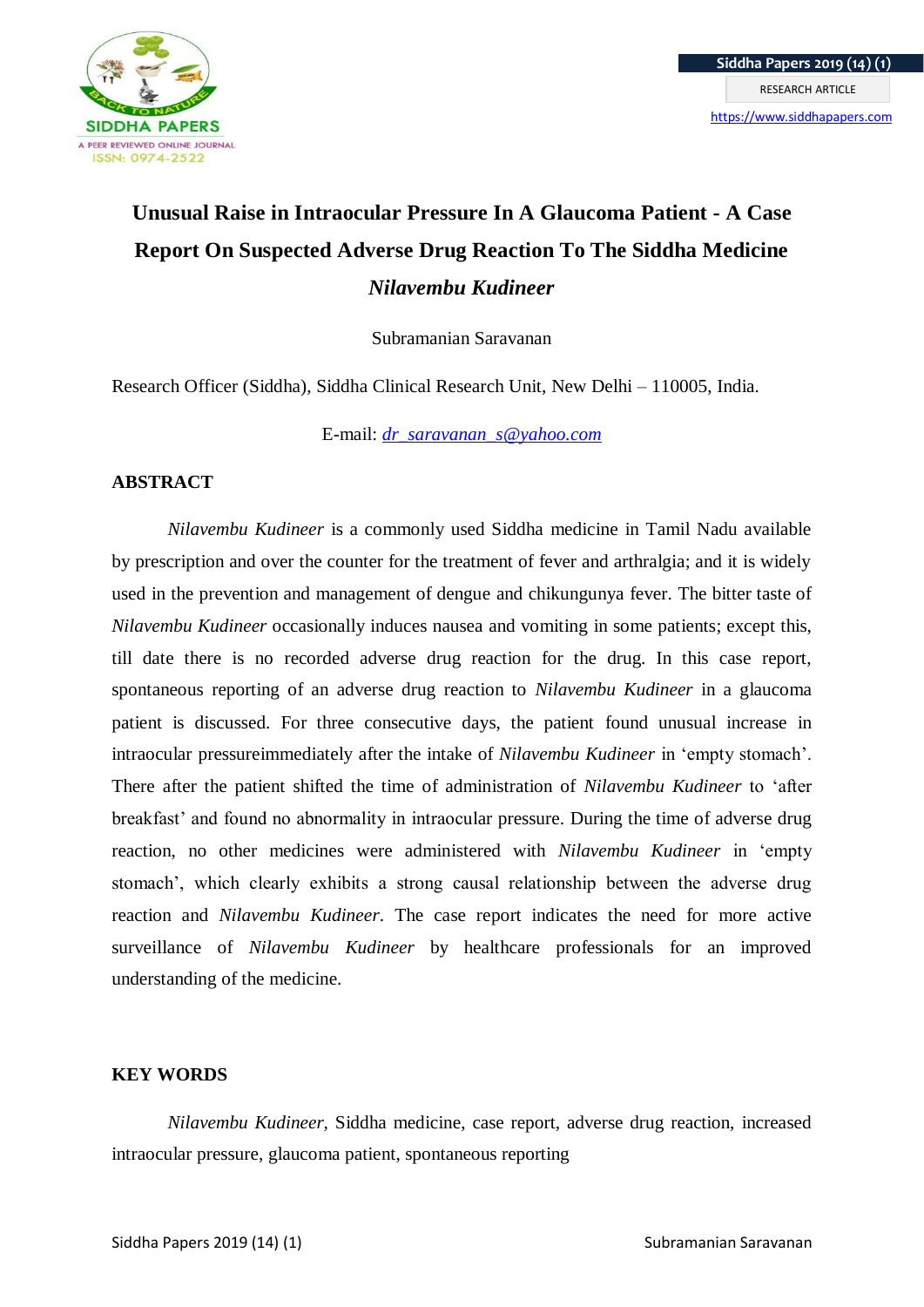### **INTRODUCTION**

In the clinical discipline 'pharmacovigilance', drug safety monitoring is an essential element for the effective use of medicines and for high quality medical care. It has the potential to inspire confidence and trust among patients and health professionals in medicines and contributes to raising standards of medical practice. Healthcare practitioners are in a position to make good use of their patients' positive and negative experiences of treatment to contribute to medical science and to an improved understanding of disease and of the medicines<sup>[1]</sup>.

The poly-herbal Siddha medicine, "*Nilavembu Kudineer*" (NK) is a decoction prepared from the coarse powder made from nine herbal ingredients which is available in the markets of Tamil Nadu in the name of "*Nilavembu Kudineer Chooranam*". Since it offers promising results in fever and arthralgia, it is widely used in the prevention and management of dengue and chikungunya fever in Tamil Nadu<sup>[2], [3],[4]</sup>. It is also a commonly prescribed drug in the management of diabetes mellitus. Except nausea and vomiting in some patients due to the high level of bitterness in the medicine, till date there is no recorded adverse drug reaction (ADR) to NK. In this case report, spontaneous reporting of an ADR to NK in a glaucoma patient is discussed.

#### **PATIENT INFORMATION**

The patient is a 66-year old male presented with the complaint of pain in forehead, cough and low back ache. He is a known case of glaucoma for the past 3 years and getting treatment for the problem in a premiere government ophthalmic institute in New Delhi. He underwent three surgical procedures for the correction of glaucoma problem and at present he is on the allopathic medication 'brimonidine tartrate and timolol maleate ophthalmic solution' (one drop to be instilled in the affected eye twice daily, approximately 12 hours apart). He is also a case of type 2 diabetes mellitus since three years and his blood sugar levels are under proper control with an Ayurveda medicine in powder form(he didn't have a correct idea of the name of the medicine, the dose is 2 gm twice daily, after food).

Since the patient is suffered from cough and pain in forehead and a known diabetic, the drug *Nilavembu Kudineer Chooranam*5gm(to be prepared as NK decoction and taken in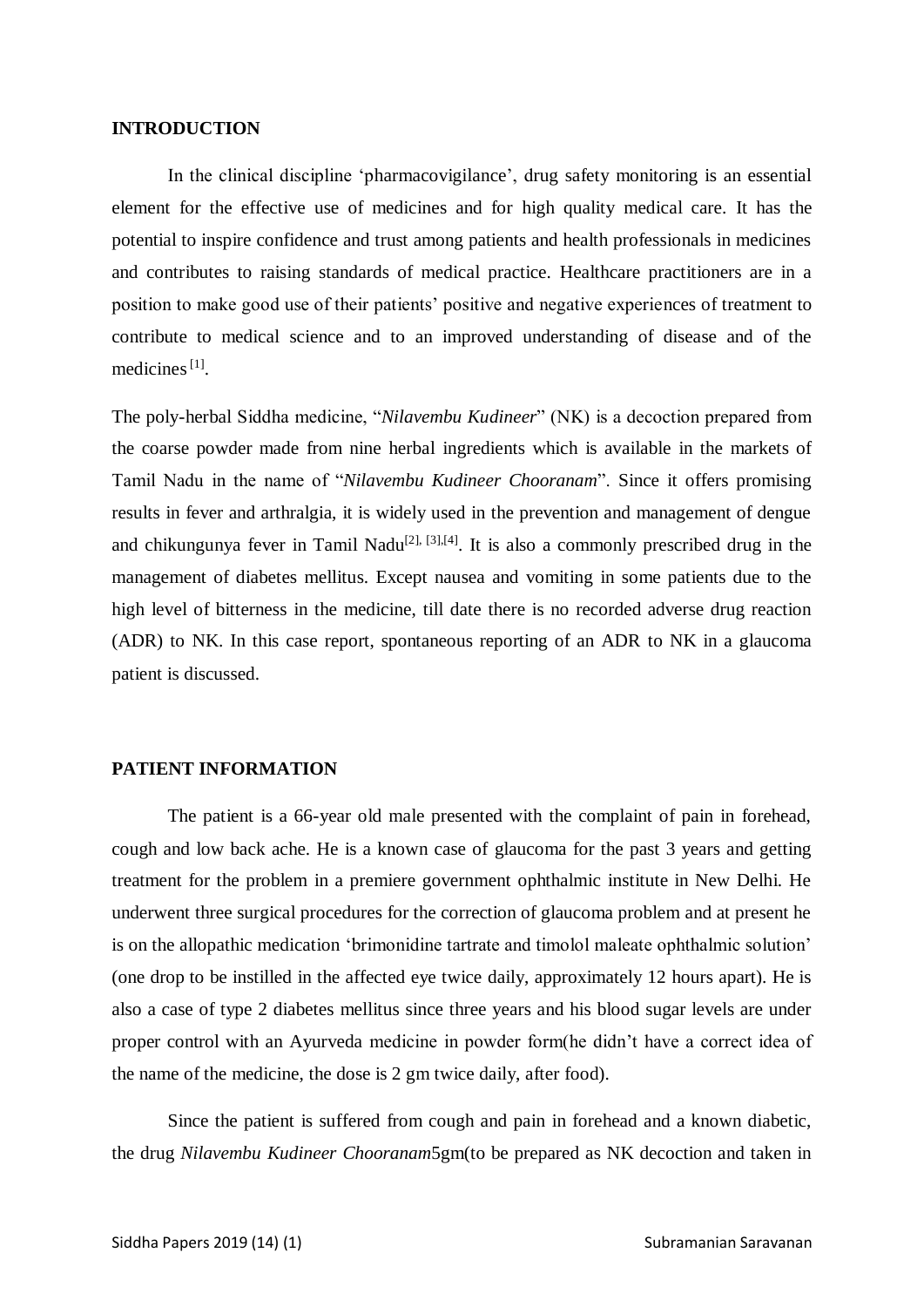empty stomach, once in a day, in the morning) was prescribed along with the chewable tablet *Thalisathy Vadagam* 500 mg (two tablets, as needed during cough) for 15 days.

After the completion of the fifteen days course, he came for follow up and informed that, in the initial three days, he felt an unusual increase in the intra-ocular pressure immediately after the intake of NK in 'empty stomach' in the morning. Thereafter he changed the time of intake of NK to 'after breakfast' and felt no abnormality in the intraocular pressure. So, he used to take the medicine 'after breakfast' for the rest of the days and there was no recurrence of the ADR. However *Nilavembu Kudineer Chooranam* was dropped in his next prescription considering the suspicion of the possible role of NK in increasing the intraocular pressure in the patient.

#### **Discussion**

Few ADRs were reported in respect of the single herb *Nilavembu* (*Andrographis* paniculata (Burm. f.) Wall. Ex Nees)<sup>[4], [5], [6].*Nilavembu* is one among the nine ingredients</sup> present in NK and it shares one ninth parts in the NK formulation. The discussed case report on suspected ADR to NK might be the first reported ADR to the poly-herbal formulation NK.

The history reveals that the ADR occurred immediately after the intake of NK in empty stomach in three consecutive mornings and during these days no other medicines were administered with *Nilavembu Kudineer*. Accordingly the patient himself changed the time of intake of NK into after breakfast, and found that there was no abnormality in the intraocular pressure when the medicine was taken after breakfast.

Through pharmacovigilance perspective, in this case report there is no recurrence of ADR, after partial 'de-challenging' i.e., withdrawal of the intake of the drug in 'empty stomach' in the morning and 're-challenging', i.e., intake of the drug again by the patient 'after breakfast'.

The positive de-challenge i.e. the ADR did not recur after withdrawal of the intake of the drug in 'empty stomach' and the negative re-challenge i.e. the ADRdid not recur after the drug was restartedby changing the time of administration to 'after breakfast', clearly exhibits a strong causal relationship between the ADR and the administration of the drug in empty stomach.

In re-challenging, generally a positive re-challenge i.e., the ADR recurring after restarting the drug, is most appropriately helpful in identifying the causal relationship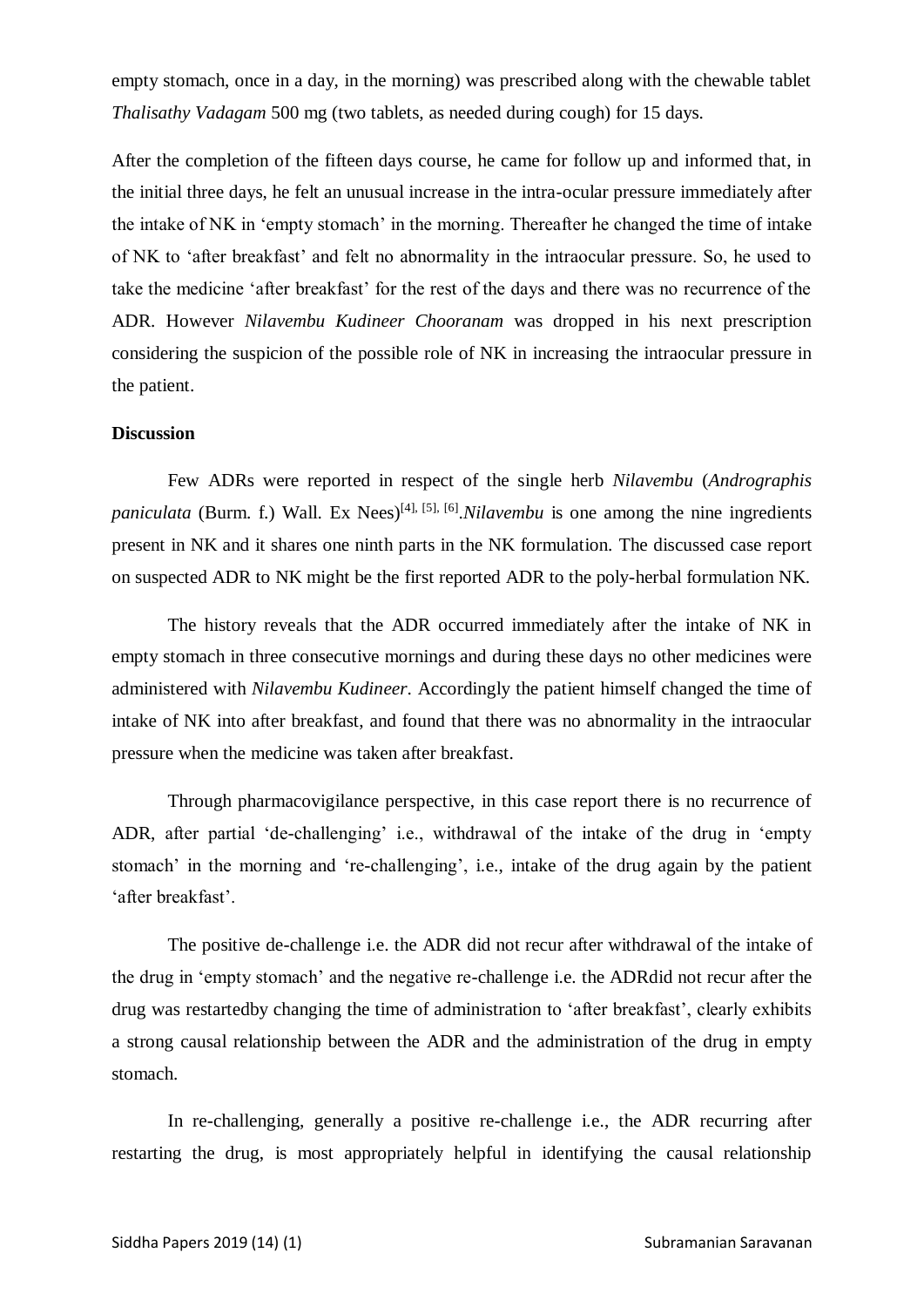between the drug and ADR;butnegative re-challenge i.e., the ADR does not recur after the drug is restarted,is little challenging and confusing condition in establishing a causal relationship between the drug and ADR. In this case, the de-challenging and re-challenging were performed by the patient and especially the drug was re-challenged by changing the time of administration and the negative re-challenge favors here in establishing the causal relationship of ADR with the time of administration of NK.

Clinically, re-challenging is justifiable when the benefit of re-introduction of the drug to the patient outweighs the risk of recurrence of the reaction. In this case, the doctors dropped NK from the patient's next prescription, since the risk of recurrence of ADR to NK outweighs the trivial role of NK in the management of the presenting complaints of the patient.

#### **Recommendation**

The reported ADR is a spontaneous report revealed by the patient. Spontaneous reporting is basically the reporting of a suspected ADR on the initiative of the health professional, who becomes aware of the problem, or on the patient's initiative<sup>[7]</sup>. The spontaneous reporting system is especially helpful in the detection of adverse reactions that are specific or occur in a suggestive time-relationship with drug use<sup>[1]</sup>. In the discussed case report, occurrence of ADR and its time relationship with the administration of the drug NK in empty stomach was detected.Indicators of inappropriate drug use also can be obtained from spontaneous reports of ADR<sup>[1]</sup>. The reported ADR to NK indicates glaucoma patients as an "at-risk group" for the drug.

Although spontaneous reporting is the mainstay of passive surveillance, the information obtained is inherently limited and likely to be insufficient for regulatory and clinical decisions<sup>[1]</sup>. However, since glaucoma is the second leading cause of blindness worldwide<sup>[8]</sup>, the suspected ADR to NK on increasing the intraocular pressure in a glaucoma patient, may be communicated to all the health professionals involved in the use/distribution of NK to make them cautious on administering NK in glaucoma patients and also to involve them in active surveillance of NK for addressing more safety concerns.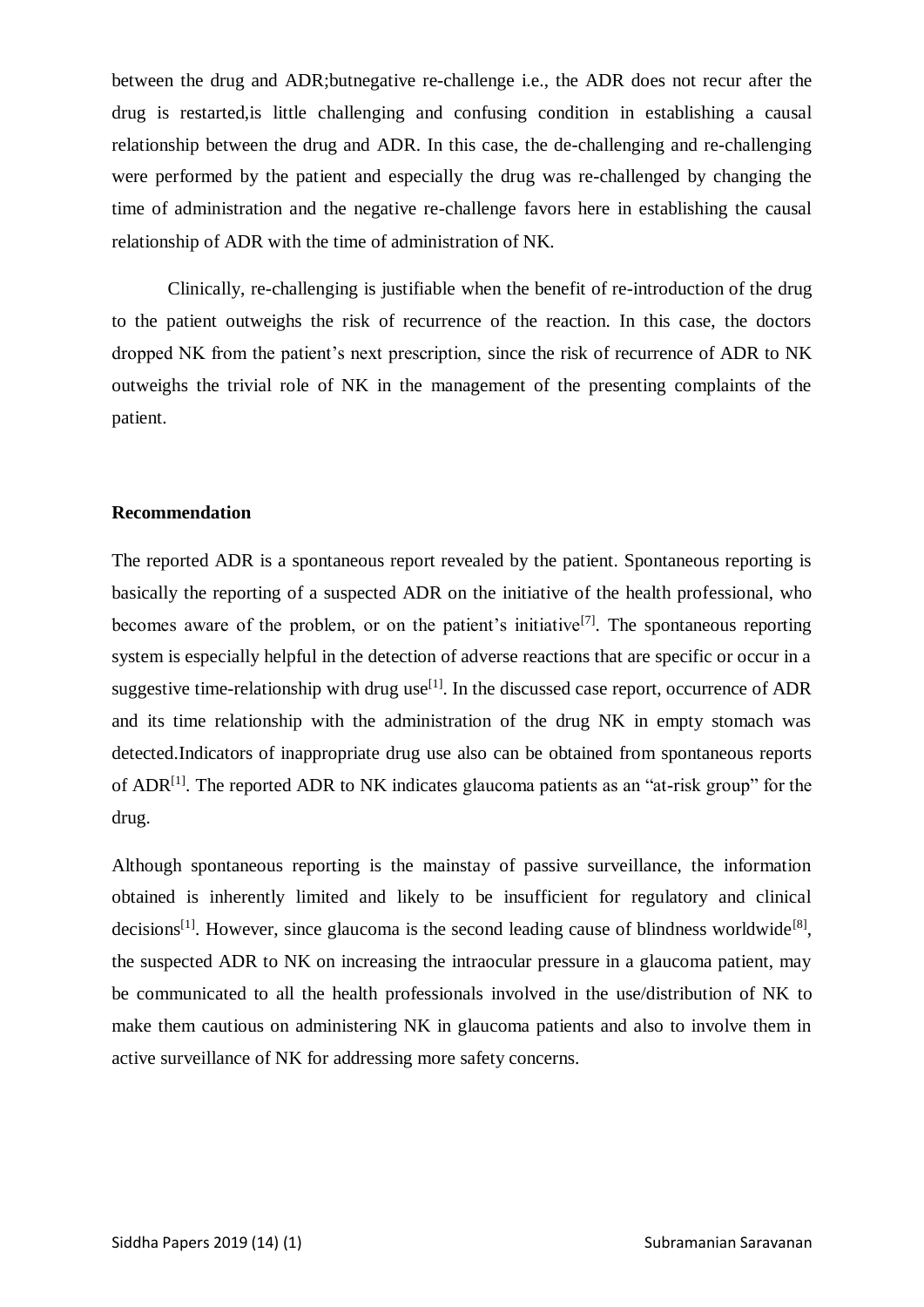#### **Conclusion**

The discussed case report might be the first reported ADR to the poly-herbal formulation NK. In this case, NK is the probable cause for the unusual raise in intraocular pressure in the glaucoma patient. The reported ADR to NK indicates glaucoma patients as an "at-risk group" for the drug; it also stresses the need for more active surveillance on NK by healthcare professionals foran improved understanding of the medicine.

#### **Acknowledgement**

The author is thankful to the Director General, Central Council for Research in Siddha, Chennai for the constant support and encouragement.

#### **References**

- 1. World Health Organisation. The importance of Pharmacovigilance Safety monitoring of medicinal products [Internet]. [United Kingdom]: World Health Organisation; 2002 [cited 2019 Feb 21]. 48 p. Available from:http://apps.who.int/medicinedocs/en/d/Js4893e/
- 2. Lavekar GS, Padhi MM, editors. Management of Chikungunya Through Ayurveda and Siddha – A Technical Report. New Delhi: Central Council for Research in Ayurveda and Siddha; 2009. 128 p.
- 3. Christian GJ, Subramanian M, Periyasami D, Manickavasakam K, Gunasekaran P, Sivasubramanian S, Nijavizhi M. Protective effect of polyherbal Siddha formulation – NilavembuKudineer against common viral fevers including dengue – a case-control approach. Int J Pharm Sci Res [Internet]. 2015 Apr 1 [cited 2019 Feb 21]; 6(4): 1656- 60. Available from: http://ijpsr.com/archives-2/doi: 10.13040/IJPSR.0975- 8232.6(4).1656-60
- 4. Docs wary after studies show infertility effect of `nilavembu'. Times of India [Internet]. 2017 Oct 17 [cited 2019 Feb 21]; Available from: http://epaperbeta.timesofindia.com/Article.aspx?eid=31807&articlexml=Docs-waryafter-studies-show-infertility-effect-of-17102017033015
- 5. Hossain MS, Urbi Z, Sule A, Hafizur Rahman KM. Andrographispaniculata (Burm. f.) Wall. exNees: a review of ethnobotany, phytochemistry, and